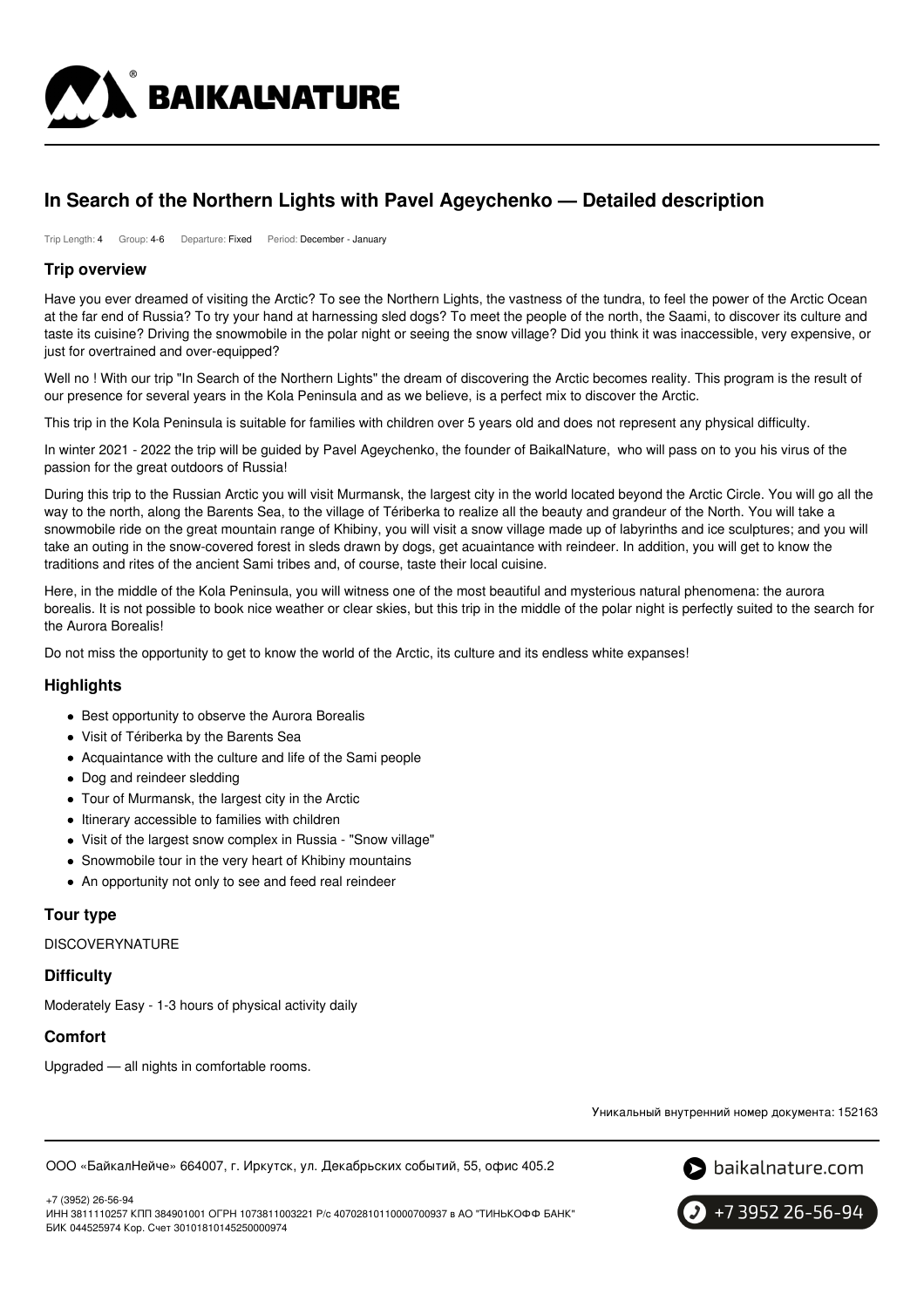

# **Begining / end of the tour**

Tour starts: Murmansk, End of the tour: Kirovsk

### **Program**

#### **Day 1 — The edge of Russia - Teriberka**

- 10:00 Welcome to Murmansk
- 10:30 Road to the edge of Russia
- 12:40 Check-in
- 13:00 Lunch with sea view (Not included)
- 14:00 Discovery of Teriberka village
- 19:00 Dinner (Not included)
- 22:00 Hunting for Northern lights
	- Overnight in the hotel

Hotels: Accommodation in the hotel Cedar Grass, Standard twin without view Comfort: Comfortable accommodation, WC and bath / shower in room

#### **Day 2 — The capital of Russian Arctic**

- 09:00 Breakfast
- 10:00 Journey back to Murmansk
- 13:00 Lunch (Not included)
- 14:00 Murmansk city-tour
- 16:00 Excursion to the atomic icebreaker "Lenin"
- 19:00 Dinner (Not included)
- 22:00 Search of the Northern lights

Overnight in the hotel

Hotels: Accommodation in the hotel "Glarus", Murmansk, Twin room Comfort: Comfortable accommodation, WC and bath / shower in room

#### **Day 3 — Towards to Khibiny Mountains**

- 09:00 Breakfast in the hotel
- 10:00 Transfer Murmansk Kirovsk
- 12:00 Accommodation at the tourist base near Apatity city
- 13:00 Lunch at the base
- 14:00 Start of snowmobiling tour along Khibiny
- 17:00 Snowy village
- 19:00 Dinner (Not included)
- 20:00 Russian banya
- 22:00 Northern light hunting
	- Overnight at the base

Hotels: Accommodation at the tourist base Ogni of Imandra, Wooden house Comfort: Comfortable accommodation, WC and shower on the floor

#### **Day 4 — Dog-sledding and Sami reindeer herders**

08:00 — Breakfast in the cafe of tourist base

Уникальный внутренний номер документа: 152163

ООО «БайкалНейче» 664007, г. Иркутск, ул. Декабрьских событий, 55, офис 405.2





+7 3952 26-56-94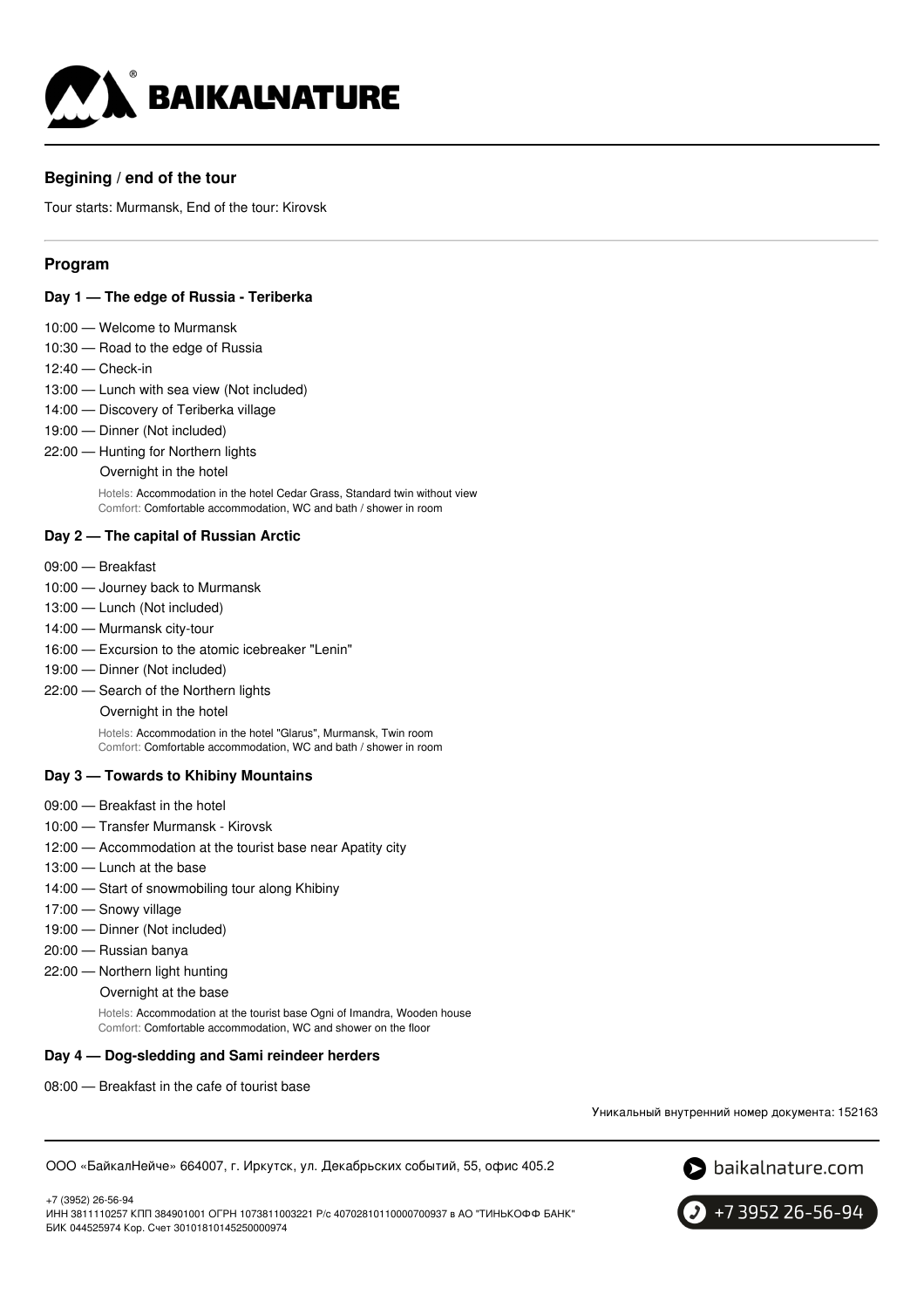

09:00 — Transfer to Husky-park

11:00 — Dog-sledding through the tundra

13:00 — Sami Lunch

15:00 — Return way to Murmansk

19:00 — Arrival at Murmansk airport. End of the programme.

### **Departures**

| <b>Start</b> | End        | Basic price per person |
|--------------|------------|------------------------|
| 07.01.2022   | 10.01.2022 | 62000.00 RUB           |
| 14.01.2022   | 17.01.2022 | 62000.00 RUB           |
| 20.01.2022   | 23.01.2022 | 62000.00 RUB           |

### **Note**

Guaranteed departure for the group from 4 persons. If there are less participants, the price will be recalculated. Single supplement - 6100 roubles. Supplement for a room with a sea view -1 000 RUB (only in Teriberka village). It is possible to order a bath with a vat at the tourist base in Apatity - 11,000 rubles for a group of up to 5 people (the tour cost includes Russian banya without a vat). Please note that the appearance of the Aurora Borealis cannot be guaranteed and depends on the lightness of the sky and the solar activity at the time.

# **What's included**

#### **Price includes**

- Dog sled rental
- Accommodation as per itinerary
- Transport as per itinerary
- Excursions and visits as per itinerary
- Transfer from airport / railway station on first day
- Transfer to airport / railway station on last day
- Letter of invitation
- English-speaking guide services
- Meals according to the program

# **Checklist & Equipment**

You will need in Russia in winter:

- to protect yourself from the cold weather;
- to protect yourself from the wind;
- to protect your feet from moisture;
- to protect yourself from the sun's reflection from ice and snow.

Allow the system of "three layers":

The first layer, called "second skin", determines the performance of the other two layers. It will transport sweat to the next layer and dry quickly to avoid cooling after exercise. Therefore forget the cotton retains moisture in the skin and choose underwear in synthetic fabrics.

- The second layer must keep the heat of the body as long as possible. Warm synthetic or mixed (wool or fleece turtleneck sweater) fabrics, that dry quickly, are preferable.
- The third layer should protect you against wind and moisture. Choose a jacket, long enough, 100% waterproof, preferably with

Уникальный внутренний номер документа: 152163

ООО «БайкалНейче» 664007, г. Иркутск, ул. Декабрьских событий, 55, офис 405.2





+7 (3952) 26-56-94 ИНН 3811110257 КПП 384901001 ОГРН 1073811003221 Р/с 40702810110000700937 в АО "ТИНЬКОФФ БАНК" БИК 044525974 Кор. Счет 30101810145250000974

**Price does not include**

- Personal expenses and tips
- Visa fees and travel insurance
- Airline tickets
- Medical insurance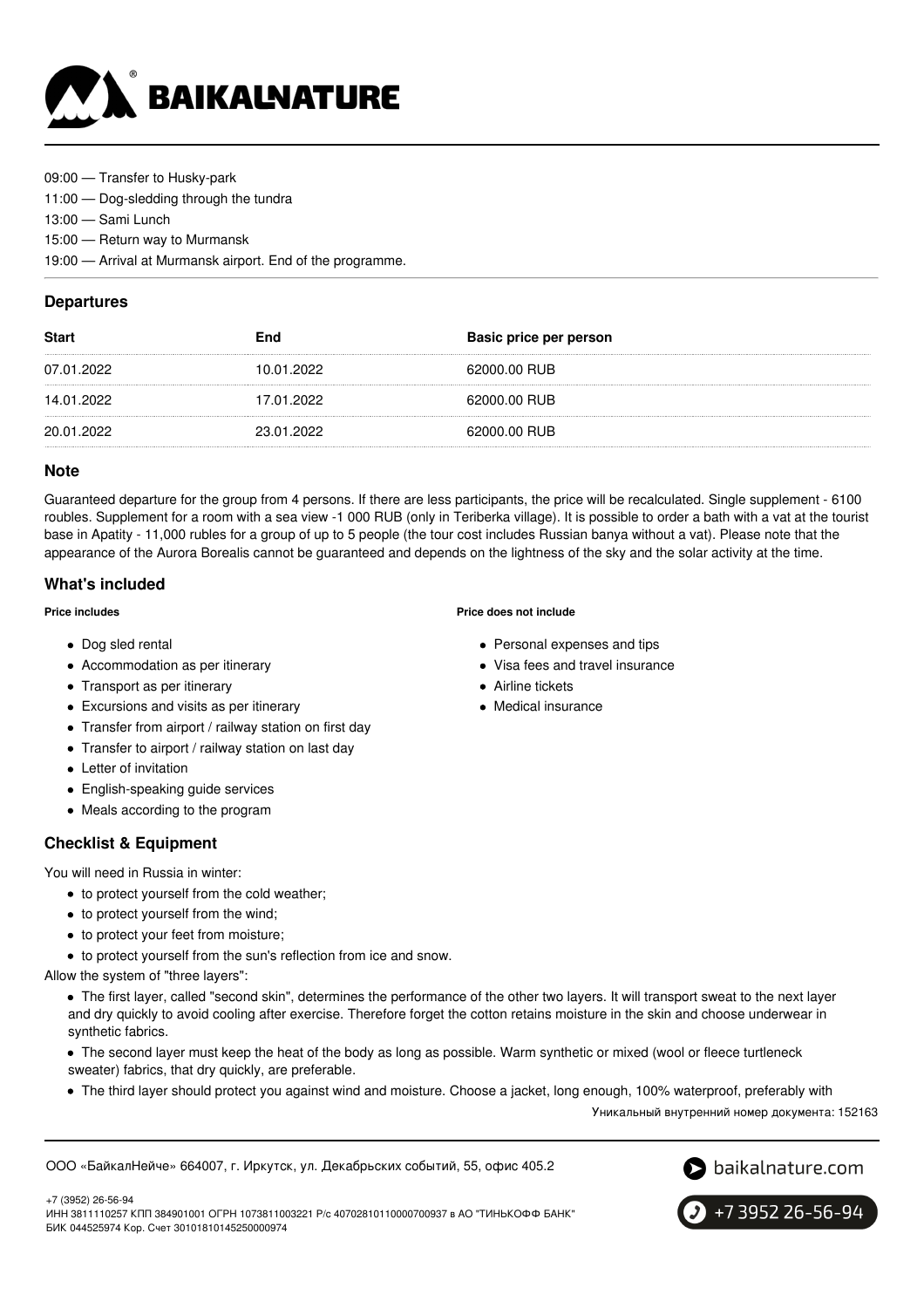

hood.

We recommend you to pack all your stuff in two bags: a small backpack and a large travelling bag.

SMALL BACKPACK: will be useful for carrying your personal belongings during the day (camera, film, personal medication, bottled water, etc.) You will also use it as hand luggage during air travel for all your heavy (to lighten the travel bag in the luggage compartment), fragile (camera, etc.) and necessary (toilet bag, etc.) things.

BIG TRAVEL BAG or BIG BACKPACK: must contain the rest of your stuff. It will be in the luggage compartment during the flight. It will be transported by vehicles.

# **Recommended checklist**

**Sunglasses** POLARTEC or similar pullover Windproof waterproof pants and jacket (GORE-TEX, EVENT, SIMPA-TEX) Long sleeve shirts or sweatshirts T-shirts Socks Comfortable shoes for city Fleece jacket or warm sweater Comfortable pants Mountain boots for walking on ice and snow Wool gloves and winter cap Important travel documents: Passport and visa, original or electronic airplane tickets (with a sets of photocopies kept separately), bank card

### **Meals**

If you are a vegetarian or have any particular preferences, please let us know, so we could adapt the menu.

### **Visa**

You need a tourist visa to travel to Russia. It can be issued for a maximum period of 30 days. Your passport has to be valid for at least six months after the expiry date of your visa and to have at least two blank pages.

BaikalNature offers visa support and has created "BaikalNature letter of invitation" package. If you buy a BaikalNature tour, this package is absolutely free; when you buy any other BaikalNature service, you will have to pay for this package. For more information please conact your nearest Russian Embassy or Visa Application Center.

### **Money**

The Russian currency is ruble. In all cities and many large villages of Russia, you can easily withdraw rubles, using a Visa or MasterCard, from ATMs, located in banks, department stores or hotel lobbies, some of them are open 24 hours a day. If you have euros or dollars with you, exchange offices will allow you to change them easily in the cities, seldom in the countryside. However, it can be difficult to exchange traveler's checks, even in cities.

# **Tipping**

All persons who compose the BaikalNature travel team (guides, drivers, cooks, etc.) are paid a decent wage for their services and do not expect any tips from you. So you have no obligation to leave anything. If you really want to express your satisfaction by leaving a gratuity, and if it is in foreign currency, be aware that torn or glued coins and banknotes cannot be exchanged. Anyway, thank you for your tips, left at your discretion in envelopes.

### **Health**

You need to get a health examination before a great trip. Consult your doctor. Get a dental checkup. If you have health problems that could worsen during the trip, make sure you have taken all your medications with you.

Уникальный внутренний номер документа: 152163

ООО «БайкалНейче» 664007, г. Иркутск, ул. Декабрьских событий, 55, офис 405.2



+7 (3952) 26-56-94 ИНН 3811110257 КПП 384901001 ОГРН 1073811003221 Р/с 40702810110000700937 в АО "ТИНЬКОФФ БАНК" БИК 044525974 Кор. Счет 30101810145250000974